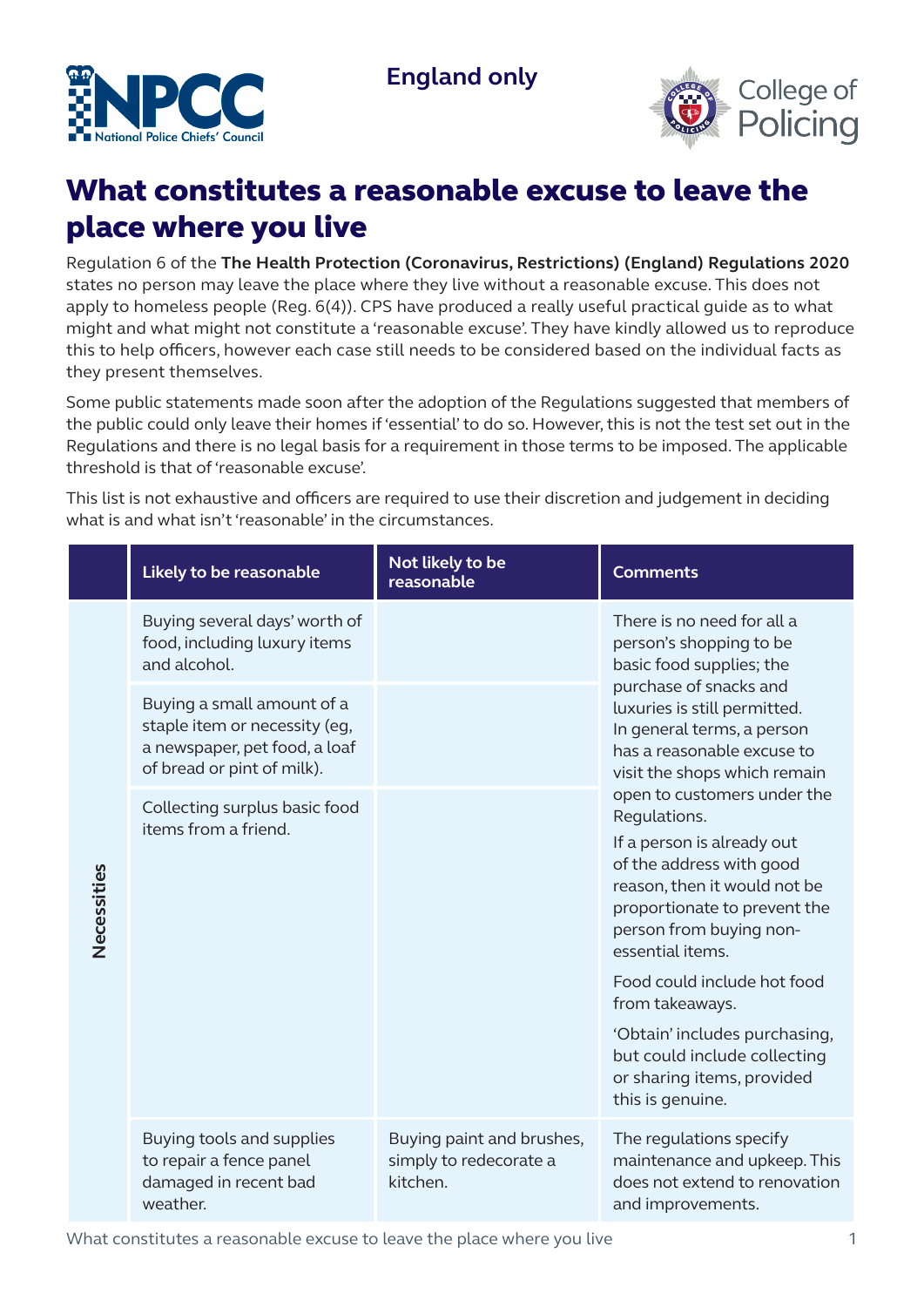## **England only**

|          | Likely to be reasonable                                                                                                                                                                      | Not likely to be<br>reasonable                                                                  | <b>Comments</b>                                                                                                                                                                                                                                                                                                                                                                                                                                                                                                                                                                                                                                                        |
|----------|----------------------------------------------------------------------------------------------------------------------------------------------------------------------------------------------|-------------------------------------------------------------------------------------------------|------------------------------------------------------------------------------------------------------------------------------------------------------------------------------------------------------------------------------------------------------------------------------------------------------------------------------------------------------------------------------------------------------------------------------------------------------------------------------------------------------------------------------------------------------------------------------------------------------------------------------------------------------------------------|
| Exercise | Including: going for a run<br>or cycle or practicing yoga.<br>Walking in the countryside<br>or in cities. Attending an<br>allotment.                                                         |                                                                                                 | Exercise can come in many<br>forms, including walks.<br>Exercise must involve<br>some movement, but it is<br>acceptable for a person to<br>stop for a break in exercise.<br>However, a very short period<br>of 'exercise' to excuse a long<br>period of inactivity may<br>mean that the person is not<br>engaged in 'exercise' but in<br>fact something else.<br>It is lawful to drive for<br>exercise.                                                                                                                                                                                                                                                                |
|          | Driving to countryside and<br>walking (where far more<br>time is spent walking than<br>driving).                                                                                             | Driving for a prolonged<br>period with only brief<br>exercise.                                  |                                                                                                                                                                                                                                                                                                                                                                                                                                                                                                                                                                                                                                                                        |
|          | Stopping to rest or to eat<br>lunch while on a long walk.                                                                                                                                    | A short walk to a park<br>bench, when the person<br>remains seated for a<br>much longer period. |                                                                                                                                                                                                                                                                                                                                                                                                                                                                                                                                                                                                                                                                        |
|          | Exercising more than once<br>per day - the only relevant<br>consideration is whether<br>repeated exercise on the<br>same day can be considered<br>a 'reasonable excuse' for<br>leaving home. |                                                                                                 |                                                                                                                                                                                                                                                                                                                                                                                                                                                                                                                                                                                                                                                                        |
| Work     | A key worker or other<br>essential worker travelling<br>to work where it is not<br>reasonably possible to work<br>from home.                                                                 |                                                                                                 | There is no requirement to<br>be a key worker or essential<br>worker in order to travel to<br>work. Anyone can travel to<br>work if it is not reasonably<br>possible to work from home.<br>A request from an employer<br>to attend the work place<br>should be sufficient. But there<br>is no requirement for the<br>person to have any written<br>proof of a need to go to work<br>or volunteering. Police should<br>not ask for ID documents or<br>any other kind of document.<br>There is no requirement<br>for volunteers to work for<br>a registered organisation<br>or charity. There is no<br>requirement for the<br>volunteering to be related to<br>COVID-19. |
|          | A non-key worker or<br>non-essential key worker<br>travelling to work where it is<br>not reasonably possible to<br>work from home.                                                           | A person who can work<br>from home choosing to<br>work in a local park.                         |                                                                                                                                                                                                                                                                                                                                                                                                                                                                                                                                                                                                                                                                        |
|          | A person delivering food<br>packages to vulnerable<br>people.                                                                                                                                | A person knocking on<br>doors offering to do cash-<br>in-hand work.                             |                                                                                                                                                                                                                                                                                                                                                                                                                                                                                                                                                                                                                                                                        |